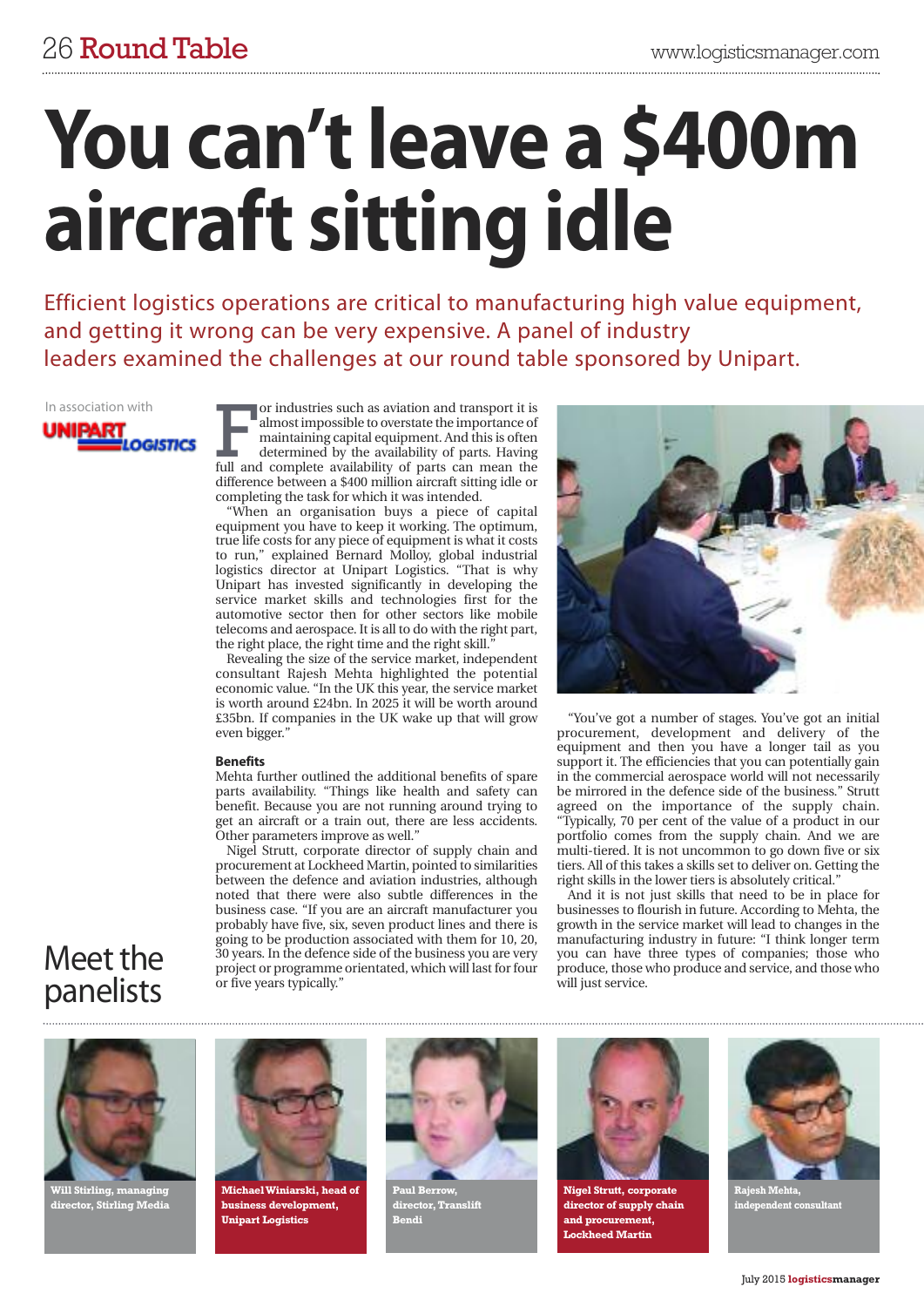# www.logisticsmanager.com **RoundTable** 27

"We believe that at some time in the future the people who just produce won't be around. So the people who are in producing and servicing will probably grow and there will be other people out there who will be doing a fairly strong service part of the organisation. As a country we need to wake up to that.'

Introducing the group to Through-life Engineering Services (TES), Mehta argued that servicing has the added benefit of delivering a more steady and reliable revenue stream. "There are longer term service contracts of 25 or 30 years. I've seen organisations where the service part of the organisation can carry the company forward in the lean times."

"If we are going to grow industry that has to go hand in hand. If you are at the front end servicing,



you learn a lot more about your product and you can feed that back into your design, so you can actually take a lot more cost out," added Mehta.

Understanding who is best placed to lead an organisation and deliver structural and business change was a question on many participants lips. "You move into the internal power structures of an organisation. Who leads the organisation? Is it the finance guys or the engineers?" mused Strutt. "It starts with a vision. It is a vision and a focus and an execution of that vision," explained Mehta.

Malory Davies, editor of *Logistics Manager*, pointed out that if the manufacturer was going to be solely responsible for servicing the product throughout its entire life, it would affect the kind of product it made. "If you are looking after the product through its whole life cycle, you are going to build a product that you can look after efficiently. You see this in the commercial vehicle market."

Typically, 70 per cent of the value of a product in our portfolio comes from the supply chain.

Strutt noted that longer term servicing contracts could also have an impact on a company's financial model. "Are you going to go for low margin new equipment, on the basis that your real contract is 30 years?"

Mehta pointed out that service contracts offered stability and assurance over the life cycle of the contract. "If I know what it is going to cost me over 30 years and it is a fixed price, I know what my spend is going to be."

Speaking in her own capacity, supply chain and procurement profession Michelle Wang explained how Rolls Royce had adapted its operating model to offer an integrated set of services covering key aspects of engine management and maintenance.

"We completely changed our model from an engine manufacturer to becoming a service provider. We still build engines, but we are saying that we are in charge of all the services. For the customer it is freedom of mind from troubles. It's a customer driven requirement to make sure that we have all the spares there at the right time, right quality and right quantity."

Mehta advised that many companies were reevaluating their maintenance plans as part of a new focus. "The move is going away from doing preventative maintenance and going to condition based maintenance. The aircraft is telling you that the condition isn't perfect and it can still carry on, but actually it needs something doing."

Wang agreed: "The whole purpose is to minimise disruption to the customers."While there are differences between aviation and defence, Strutt drew some comparisons: "There can be no doubt that when somebody needs to call on a piece of equipment that they have got it has to work first time and right every time. That is built into the design, but equally it is built into periodic reviews and maintenance diagnostic services.'

### **Relationship**

Linking the discussion to the materials handling market, Paul Berrow, director at Bendi, noted that the relationship with customers was paramount to gaining repeat business in the forklift truck market. "Losing customers is a major problem, so we focus on the service engineers provide and the response times. Servicing is key, but our preventative maintenance is more key because of the product base."

Tony Light of Kingsdown Marketing identified a trend surrounding service revenue and financial planning. "A company I was working very closely with started selling all inclusive maintenance contracts for trucks back in the 1980s. Since then it has become a characteristic of the business."

Will Stirling, managing director of Stirling Media, concurred that there had been a shift towards service led business models, although felt that this was a far more recent trend. "The proliferation of servicing in the last five or six years in the UK and elsewhere is due to the

**Bernard Molloy, global industrial logistics director, Unipart Logistics**



**MichelleWang, supply chain and procurement professional, Rolls Royce**



**Tony Light, marketing** con **Kingsdown**



**Rebecca Brown, operations manager, Stadco**

recession. We've seen that perhaps the culture was to buy and be proud of that purchase beforehand. Then the recession hit and we don't want to buy new assets, we want to lease them."

Molloy agreed, observing that the forklift truck market had changed significantly: "90 per cent of the market in the UK is contract hire now."

Rebecca Brown, operations manager at automotive Stadco, detailed the